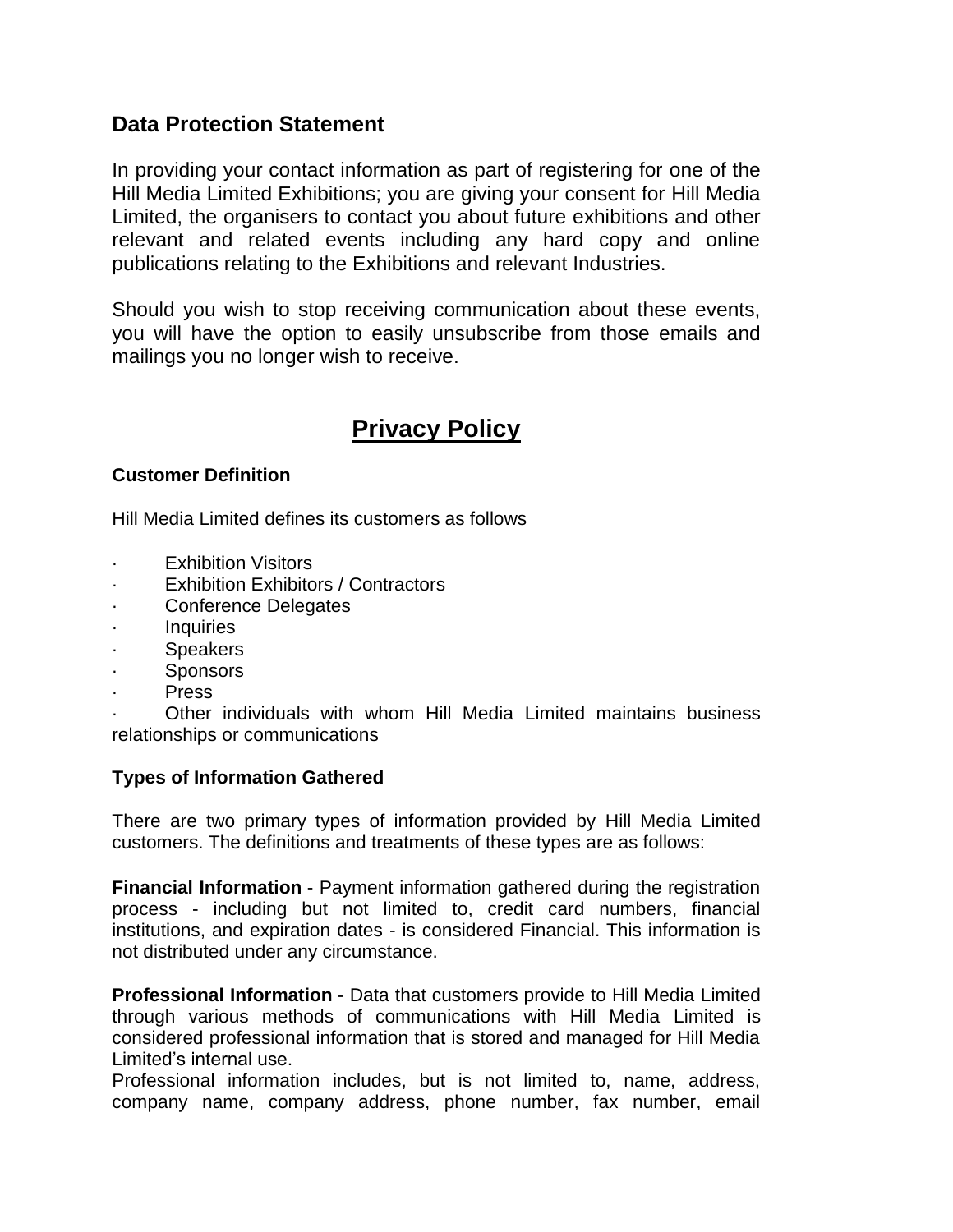address, as well as questions answered on survey or registration forms. Data captured during a customer's visit to a Hill Media Limited web site, as well as during a visit with another Hill Media Limited customer, is also considered professional information and may also be stored for Hill Media Limited's internal use. Professional information may be shared with other organisations or Hill Media customers for the purpose of facilitating business relationships in our customer's best interests, unless you have opted out of such communications.

## **At Trade Shows**

Anyone attending a session in our seminar theatres at one of our trade shows will have their visitor badge scanned and, through such attendance and scanning, will be agreeing to the passing of their professional information to the seminar host / exhibitor company and to being contacted by the seminar host / exhibitor company and / or speaker in relation to such session. Similarly, anyone who agrees to have their visitor badge scanned at an exhibitor company's stand is agreeing to their professional information being retained and used by that exhibitor company for marketing purposes and to the information being passed to Hill Media for data analytics purposes.

## **Opt Out**

Hill Media Limited will accept, acknowledge and maintain any customer's request to opt-out of future communication from Hill Media Limited.

Hill Media Limited will accept opt-out requests via the contact details below. Please specify in your communication your required opt-out criteria, namely:

- By relevant sender: Hill Media Limited
- By relevant show: Any attended Exhibition
- By relevant medium: Mail, Phone, Fax, Email (or All)

## **Any queries / questions / opt out**

If you have any questions or concerns about your customer information or your request to opt-out of communications from Hill Media Limited, please contact us via e-mail hilmedia@aol.com, by telephone Tel +44 (0) 1442 826 826 or FAX +44 (0) 1442 823 400 or by post to Hill Media Limited, Marash House, 2-5 Brook Street, Tring, Hertfordshire, HP23 5ED, United Kingdom and specify your name, company name and e-mail address.